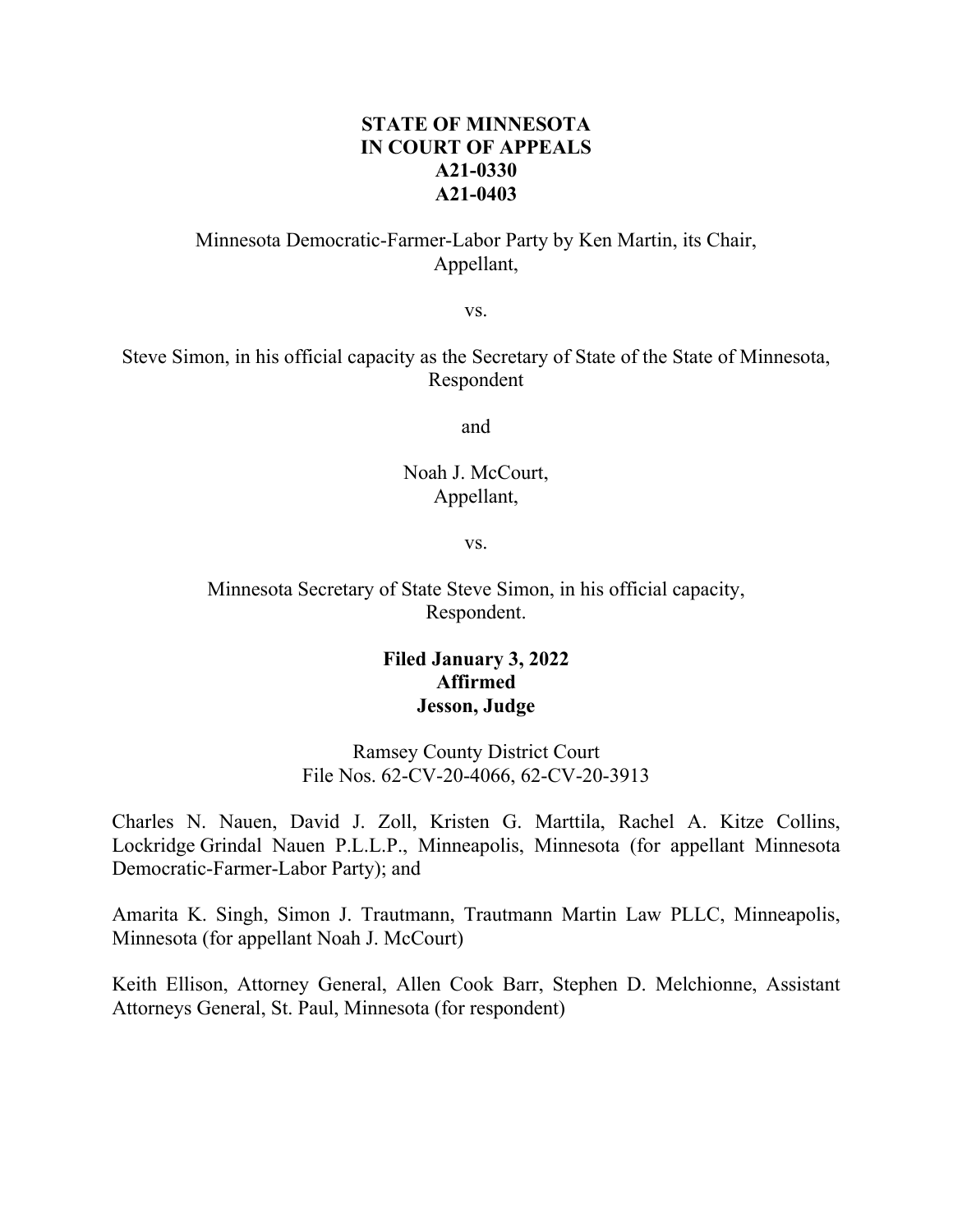Considered and decided by Johnson, Presiding Judge; Jesson, Judge; and Kirk, Judge.

#### **SYLLABUS**

1. A First Amendment challenge to a statute is not ripe when there is no credible threat of prosecution under that statute.

2. The criminal penalties of Minnesota Statutes sections 201.014 (2020) and 204C.14 (2020), which punish unlawful voting as a felony, do not apply to voting in precinct caucuses.

## **OPINION**

#### **JESSON**, Judge

In First Amendment challenges to the Minnesota law that limits who can vote at precinct caucuses to "eligible voters," appellants separately sued the Minnesota Secretary of State. Appellants alleged that the caucus-eligibility statute violates their First Amendment freedom-of-association rights. It does so, they asserted, when it excludes potential caucus attendees, such as "dreamers," minors, and individuals whose civil rights have not been fully restored after a felony, who wish to participate at a caucus but are ineligible to vote in a primary or general election. The district courts dismissed both actions, concluding that the challenges were not justiciable as they were not ripe for review. The appellants filed separate appeals, which we consolidated. Because there is no credible

Retired judge of the Minnesota Court of Appeals, serving by appointment pursuant to Minn. Const. art. VI, § 10.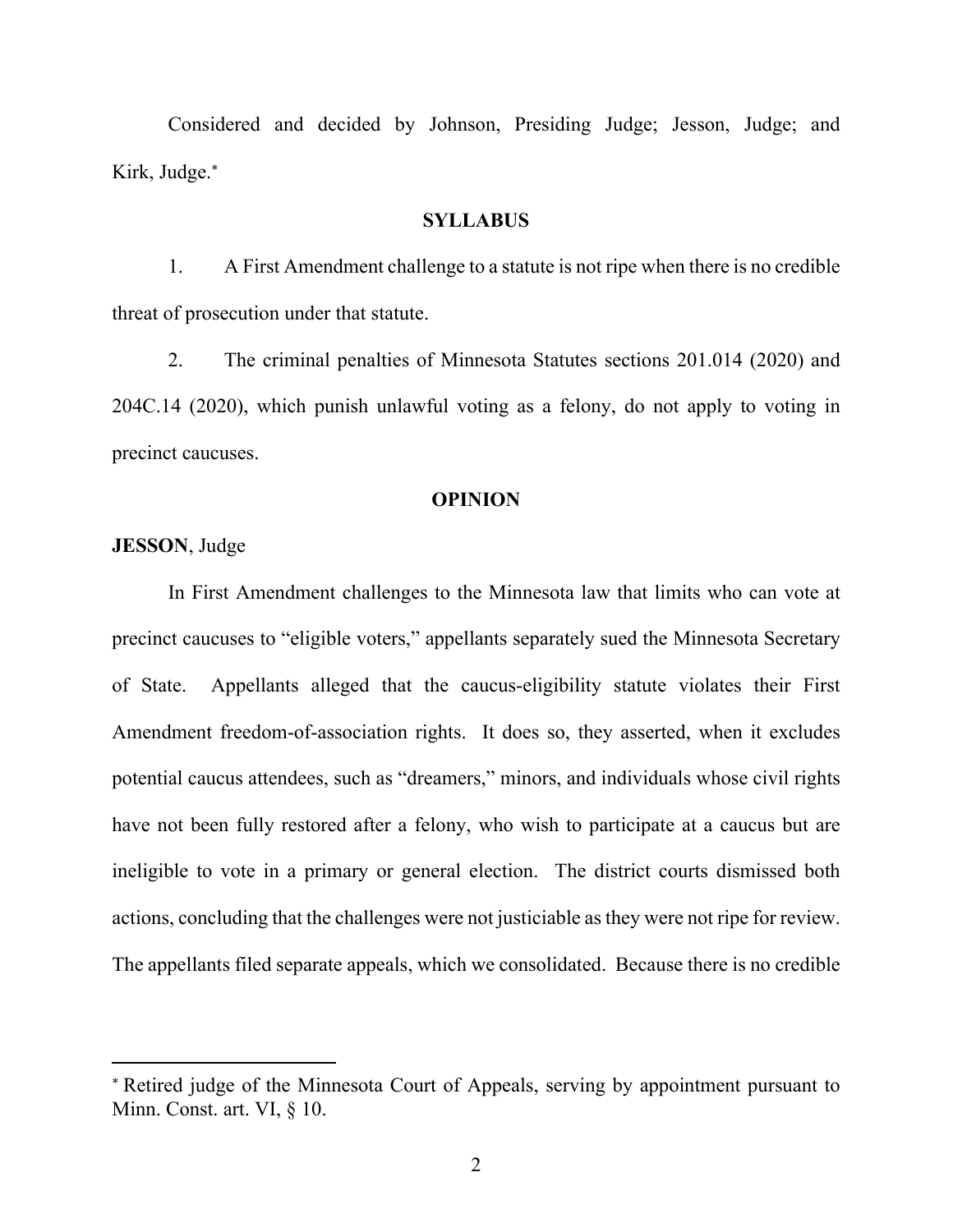threat of prosecution against the parties for violation of the caucus-eligibility statute making this action nonjusticiable—we affirm.

## **FACTS**

During every general-election year, members of the Minnesota Democratic-Farmer-Labor Party (the DFL) come together in neighborhood-level gatherings to discuss issues and organize at the local level. At these precinct caucuses, participants may introduce resolutions on issues that they wish to see included in the DFL party platform and the DFL constitution, as well as vote to elect local party leadership. Caucus attendees also vote to elect delegates and alternates to the district conventions, who in turn endorse candidates and select DFL leadership.

 But Minnesota law limits which caucus attendees may vote in a precinct caucus, stating "[o]nly those individuals *who are or will be eligible to vote at the time of the next* state general *election*, may vote or be elected a delegate or officer at the precinct caucus." Minn. Stat. § 202A.16, subd. 1 (2020) (emphasis added) (caucus-eligibility statute). Crucial to appellants the DFL and Noah McCourt, Minnesota Statutes section 201.014 (the election-eligibility statute)—the statute that determines voter eligibility at election time prevents from voting "dreamers" (noncitizens who immigrated to the United States as young children), minors, and individuals who have not been fully restored to their civil rights after a felony conviction. Both these statutes are reproduced on the Minnesota Secretary of State website.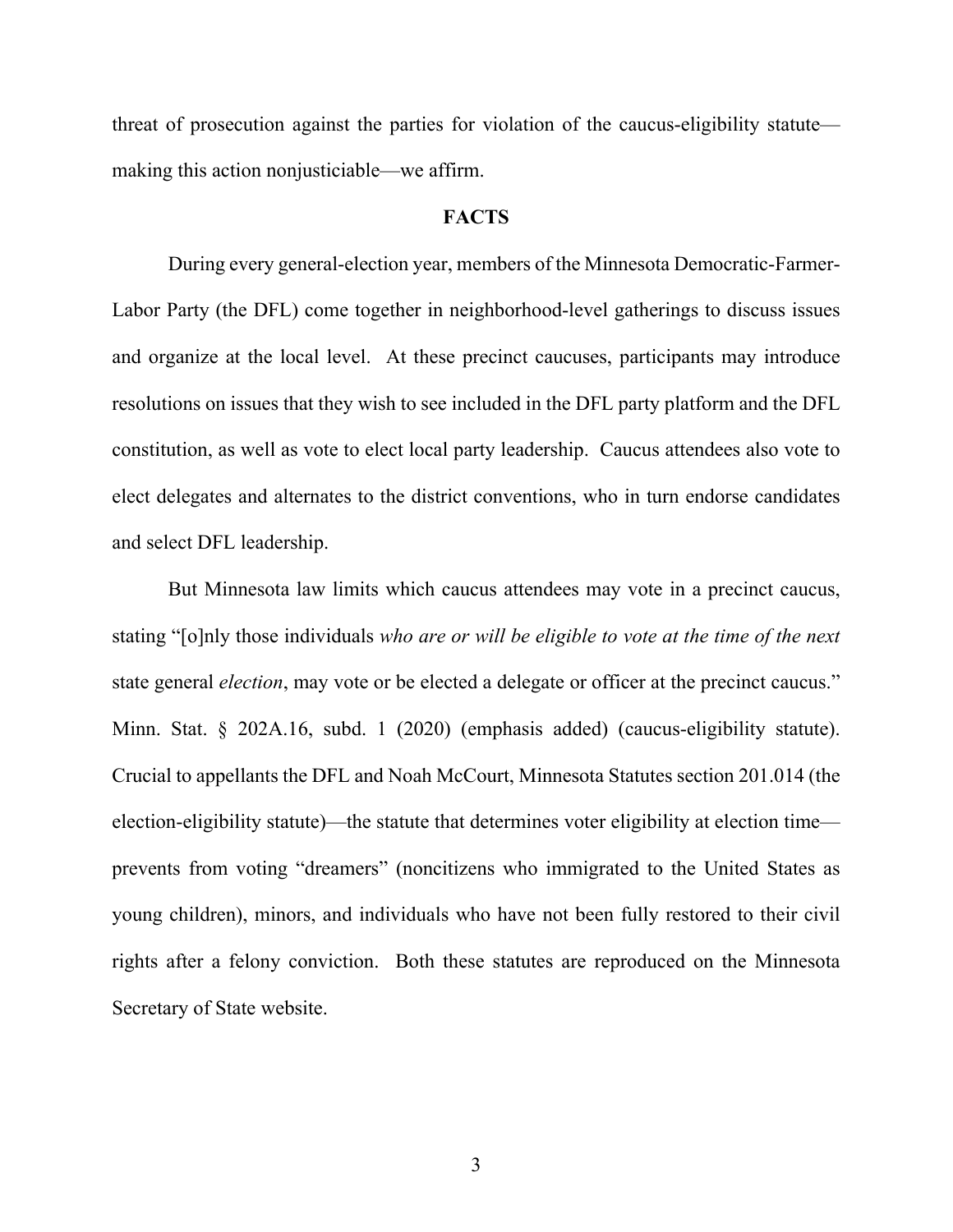### *Parties*

The DFL is a major political party in Minnesota. McCourt is an active member of the DFL. He is the outreach and inclusion officer for the DFL Disability Caucus and inclusion officer for the Saint Paul Young DFL. But because he was convicted of a felony and is currently serving a five-year sentence on probation, he is ineligible to vote in a primary or general election. Thus, under the caucus-eligibility statute, he is currently ineligible to vote in a precinct caucus.

 Secretary of State Steve Simon (Simon or secretary) is responsible for the oversight of elections, which includes promulgating rules governing the eligibility and registration of voters in Minnesota and maintaining the registered voter lists. *See* Minn. Stat. §§ 201.091, subd. 2, (requiring secretary to prepare list of registered voters), .221 (requiring secretary to provide rules for maintaining voter registration records) (2020).

### *Procedural History*

The DFL and McCourt sued Simon in separate actions, alleging that the caucuseligibility statute is unconstitutional because it violates their freedom-of-association rights under the First Amendment to the United States Constitution.<sup>1</sup> Additionally, McCourt raised a claim that the statute violated his Fourteenth Amendment rights.

In both cases Simon moved to dismiss for lack of subject-matter jurisdiction and for failing to state a claim upon which relief can be granted. Minn. R. Civ. Pro. 12.02(a), (e). The DFL and McCourt separately also moved for summary judgment. The district courts

<sup>&</sup>lt;sup>1</sup> While the DFL is the involved political party here, the caucus-eligibility statute applies to all political parties that hold caucuses.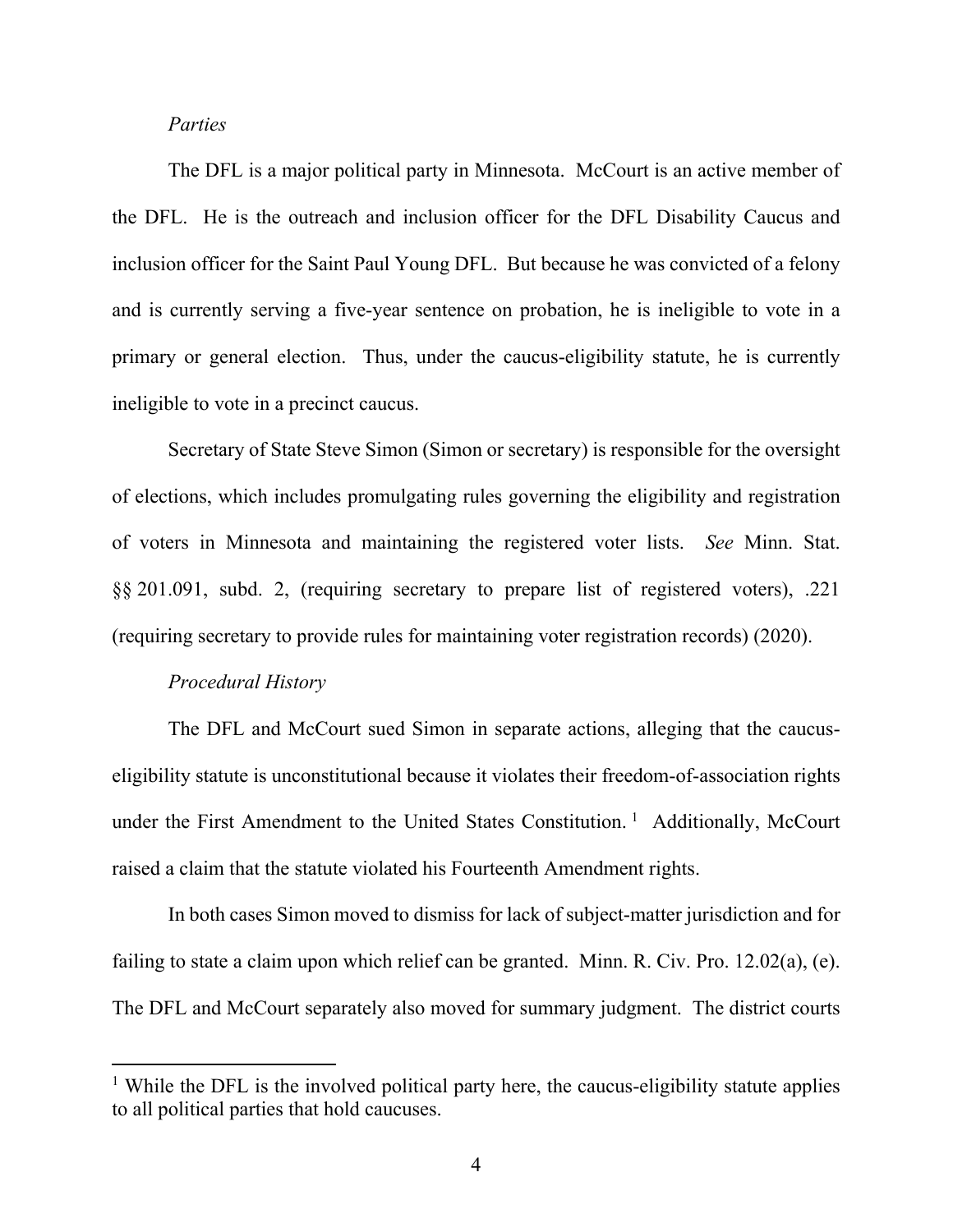dismissed for failure to state a claim, concluding that there is no threat of the caucuseligibility statute being enforced by Simon, and that Simon does not have the power to enforce it. Because the district court addressing the DFL's lawsuit found the case should be dismissed, it did not reach the DFL's motion for summary judgment.

The DFL and McCourt appeal.

#### **ISSUE**

Are appellants' challenges to Minnesota Statutes section 202A.16 (2020) (the caucus-eligibility statute) justiciable?

#### **ANALYSIS**

Under the Minnesota Constitution, courts do not issue advisory opinions. *State v. Arens*, 586 N.W.2d 131, 132 (Minn. 1998) (noting that we "only decide actual controversies"). Nor do we "decide cases merely to establish precedent." *Schowalter v. State*, 822 N.W.2d 292, 298 (Minn. 2012) (quotation omitted). Instead, we require "the presence of a justiciable controversy" to our exercise of jurisdiction. *Id.* One aspect of justiciability is ripeness, which is a doctrine designed to prevent the courts "from entangling themselves in abstract disagreements over administrative policies" through avoidance of premature adjudication. *Nat'l Park Hospitality Ass'n v. Dep't of Interior*, 538 U.S. 803, 807 (2003) (quotation omitted). Justiciability requires that a case be ripe which, in the context of a statutory challenge like this one, means the law "is, or is about to be, applied to [the plaintiff's] disadvantage." *Baertsch v. Minn. Dep't of Revenue*, 518 N.W.2d 21, 25 (Minn. 1994) (quoting *St. Paul Area Chamber of Com. v. Marzitelli*, 258 N.W.2d 585, 587 (Minn. 1977)).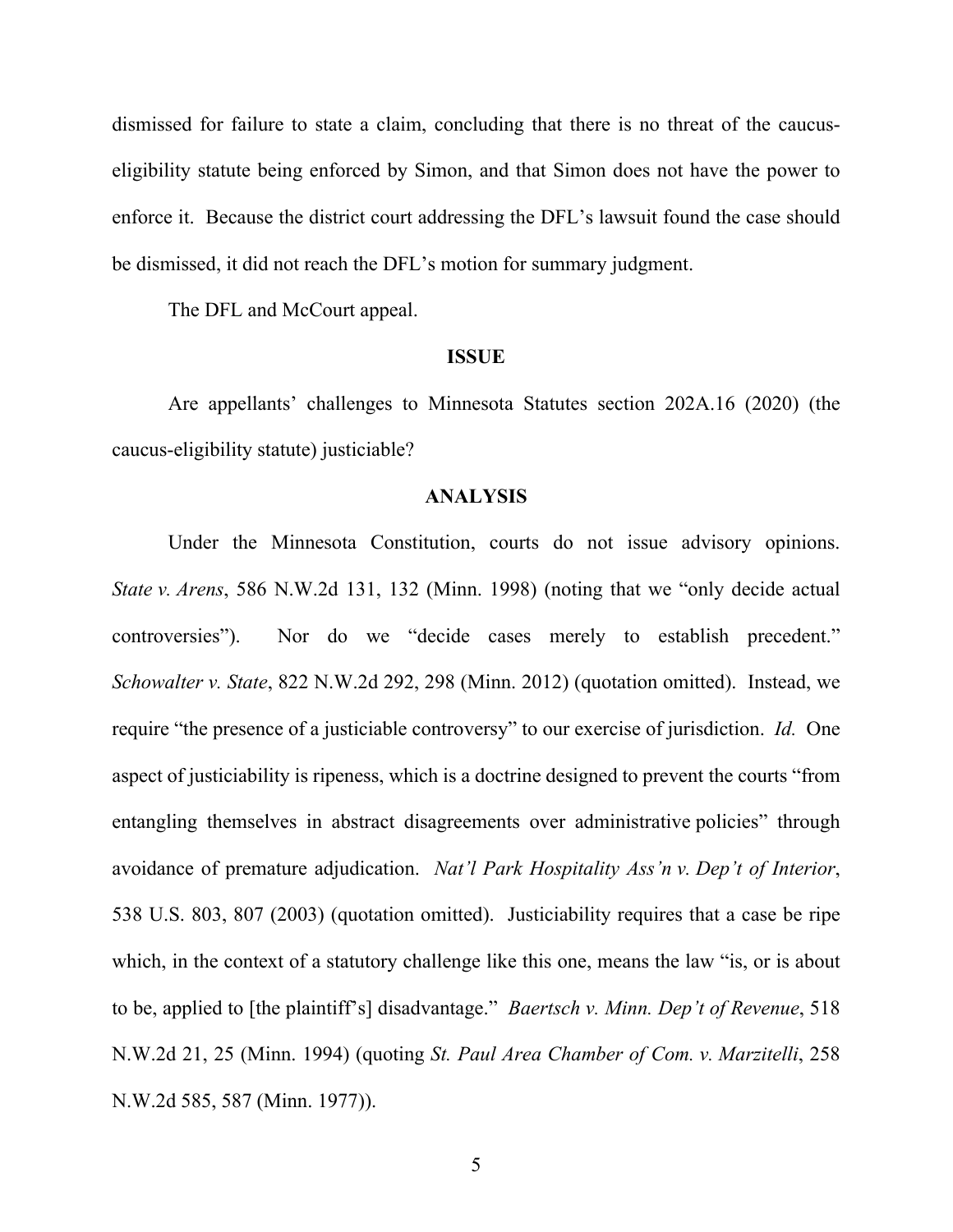The DFL and McCourt argue that the district courts erred in concluding that they failed to state claims on which relief could be granted because their challenges to the caucus-eligibility statute were not ripe for review. We review de novo a case, like this one, dismissed for failure to state a claim on which relief can be granted. *Hebert v. City of Fifty Lakes*, 744 N.W.2d 226, 229 (Minn. 2008). In doing so, we consider only the facts alleged in the complaint, accepting those facts as true and construing all reasonable inferences in favor of the nonmoving party. *Id.*

In their complaints, the DFL and McCourt challenged the caucus-eligibility statute as violating their First Amendment freedom-of-association rights due to a threat of enforcement from the secretary should ineligible voters vote or be elected at the caucus. Part of their fear of reprisal is premised on the punishments in the election-eligibility statute and Minnesota Statutes section 204C.14 (unlawful-voting statute). Because the DFL and McCourt argue that the felony penalties contained in the election-eligibility and unlawful-voting statutes apply to the caucus-eligibility statute—and because the ripeness analysis here requires us to determine whether a credible threat of prosecution exists—we begin with interpreting these statutes. Then, with those interpretations in mind, we consider whether the challenge to the caucus-eligibility statute is ripe for review.

## *Statutory Interpretation*

Our interpretation of whether the felony punishments in two statutes apply to the third turns on the interplay (or lack thereof) among three statutes: the caucus-eligibility, election-eligibility, and unlawful-voting statutes. We begin with the caucus-eligibility statute, which states in part that "[o]nly those individuals who are or will be eligible to vote

6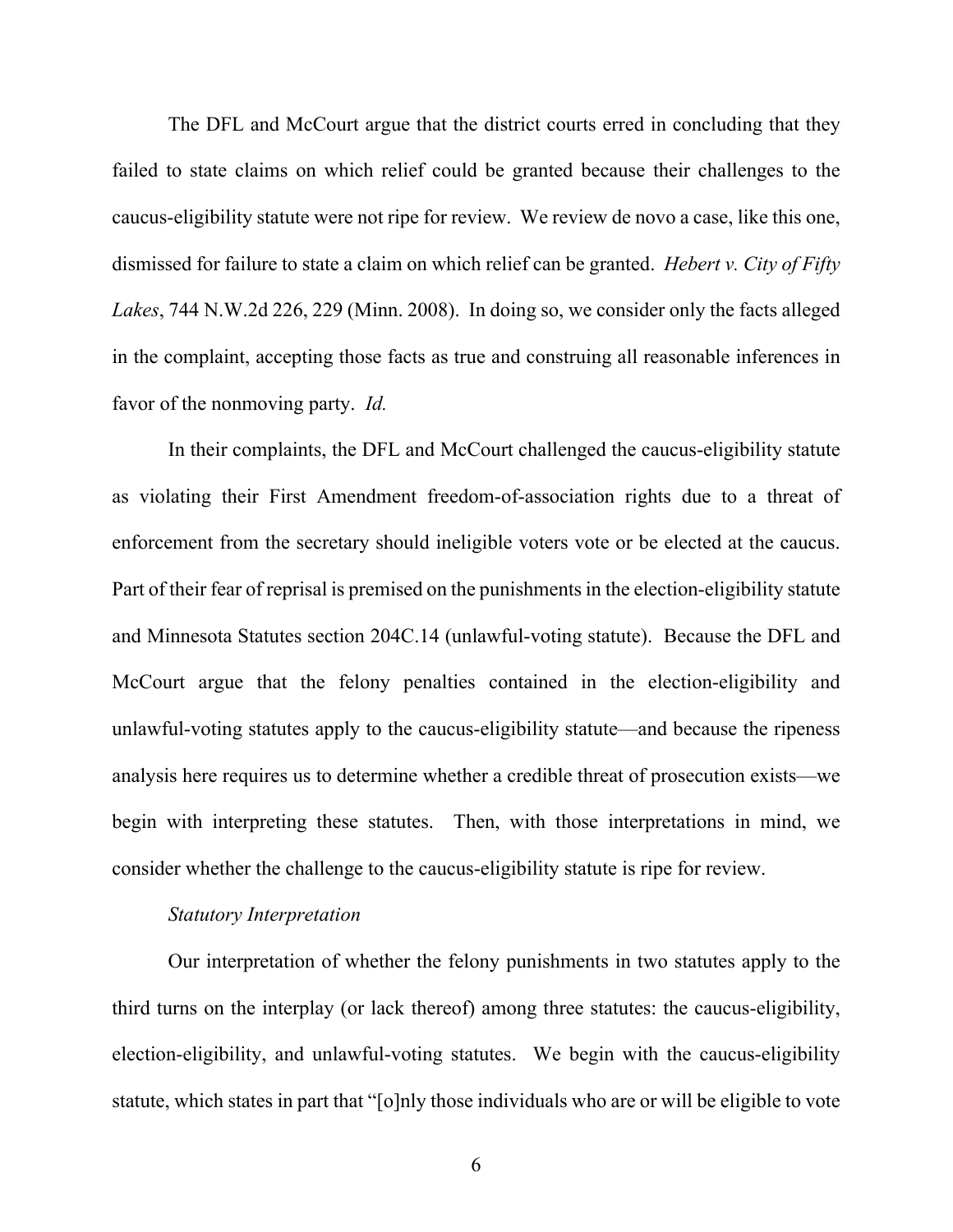at the time of the next state general election, may vote or be elected a delegate or officer at the precinct caucus."<sup>2</sup> Minn. Stat. § 202A.16, subd. 1. But the only enforcement mechanism in this caucus statute lies with the other caucus participants, stating that "[i]n case the right of a person to participate at the caucus is challenged, *the question of the right to participate shall be decided by a vote of the whole caucus*. A person so challenged may not vote on the question of the person's right to participate." *Id.*, subd. 3 (emphasis added).<sup>3</sup>

Because voter eligibility for caucuses turns on the election-eligibility statute, we look next at Minnesota Statutes section 201.014, which explains the requirements for who is eligible to vote:

> Subdivision 1. Requirements. Except as provided in subdivision 2, an individual who meets the following requirements at the time of an election is eligible to vote. The individual must:

- (1) be 18 years of age or older;
- (2) be a citizen of the United States; and
- (3) maintain residence in Minnesota for 20 days immediately preceding the election.

Subd. 2. Not eligible. The following individuals are not eligible to vote. Any individual:

- (1) convicted of treason or any felony whose civil rights have not been restored;
- (2) under a guardianship in which the court order revokes the ward's right to vote; or
- (3) found by a court of law to be legally incompetent.

<sup>&</sup>lt;sup>2</sup> "Eligible voter means an individual who is eligible to vote under [the election-eligibility statute]." Minn. Stat. § 200.02, subd. 15 (2020).

<sup>&</sup>lt;sup>3</sup> We note that "participate" in subdivision 3 could be read as broader than voting or being elected as a delegate at a caucus. But because this challenge is about whether the felony punishments of other election-related statutes apply specifically to the first subdivision of the caucus-eligibility statute, which deals only with participation by voting, we do not need to reach that question.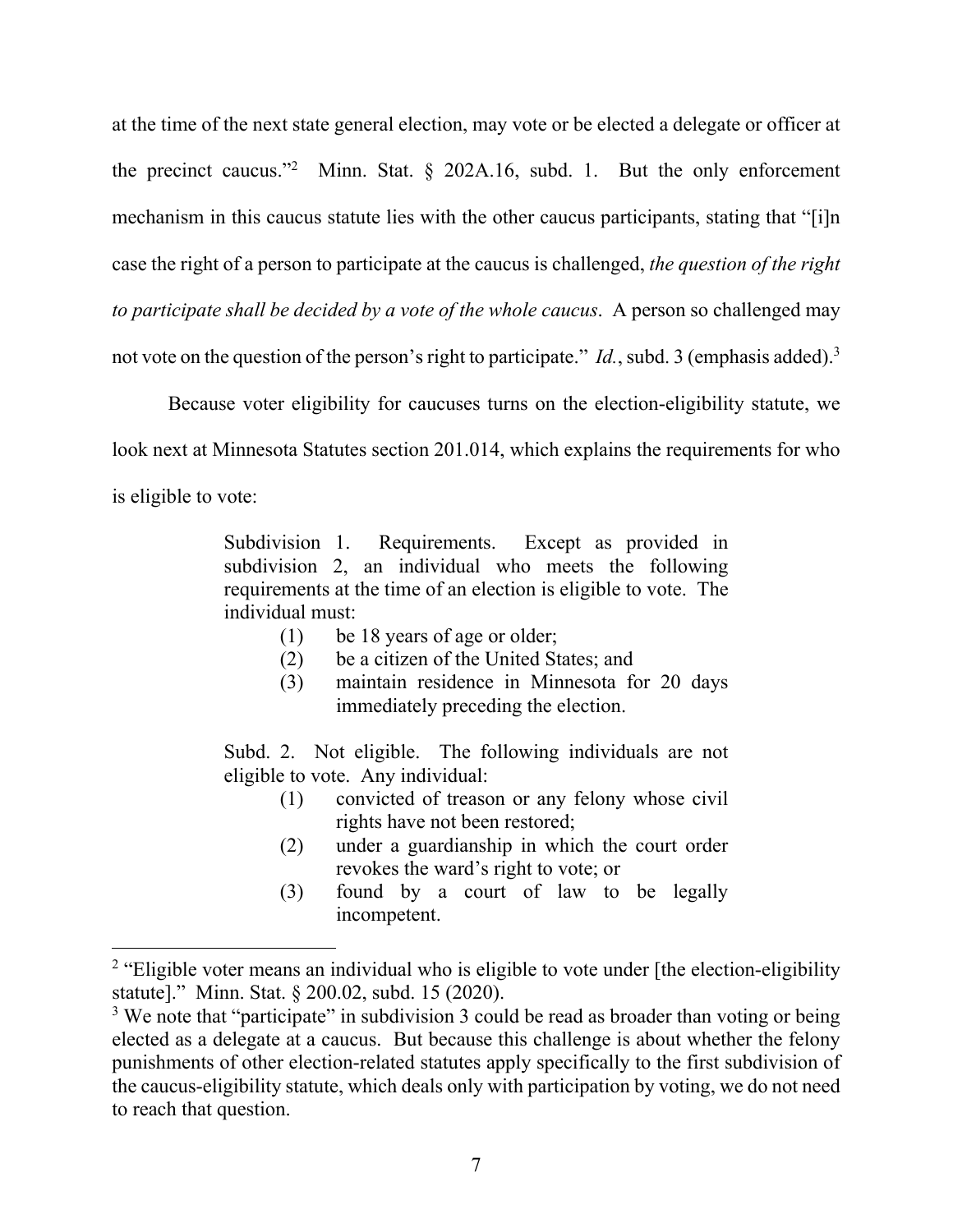Subd. 3. Penalty. Any individual who votes who knowingly is not eligible to vote is guilty of a felony.

Minn. Stat. § 201.014.

Finally, the unlawful-voting statute criminalizes certain activities, stating:

Subdivision 1. Violations; penalty. No individual shall intentionally:

- (a) misrepresent the individual's identity in applying for a ballot, depositing a ballot in a ballot box or attempting to vote by means of a voting machine or electronic voting system;
- (b) vote more than once at the same election;
- (c) put a ballot in a ballot box for any illegal purpose;
- (d) give more than one ballot of the same kind to an election judge to be placed in a ballot box;
- (e) aid, abet, counsel or procure another to go into any precinct for the purpose of voting in that precinct, knowing that the other individual is not eligible to vote in that precinct; or
- (f) aid, abet, counsel or procure another to do any act in violation of this section.

A violation of this section is a felony.

Minn. Stat. § 204C.14, subd. 1.

With these three statutes in mind, we turn to our standard of review. We review issues of statutory interpretation de novo. *Christianson v. Henke*, 831 N.W.2d 532, 535 (Minn. 2013). The objective of statutory interpretation is to "effectuate the intention of the legislature," reading the statute as a whole. *Id.* at 536; *see also* Minn. Stat. § 645.16 (2020). Our first step in statutory interpretation is to determine whether the statute's language, on its face, is ambiguous. *Christianson*, 831 N.W.2d at 536. A statute is only ambiguous if its language is "subject to more than one reasonable interpretation." *Id.* at 537. To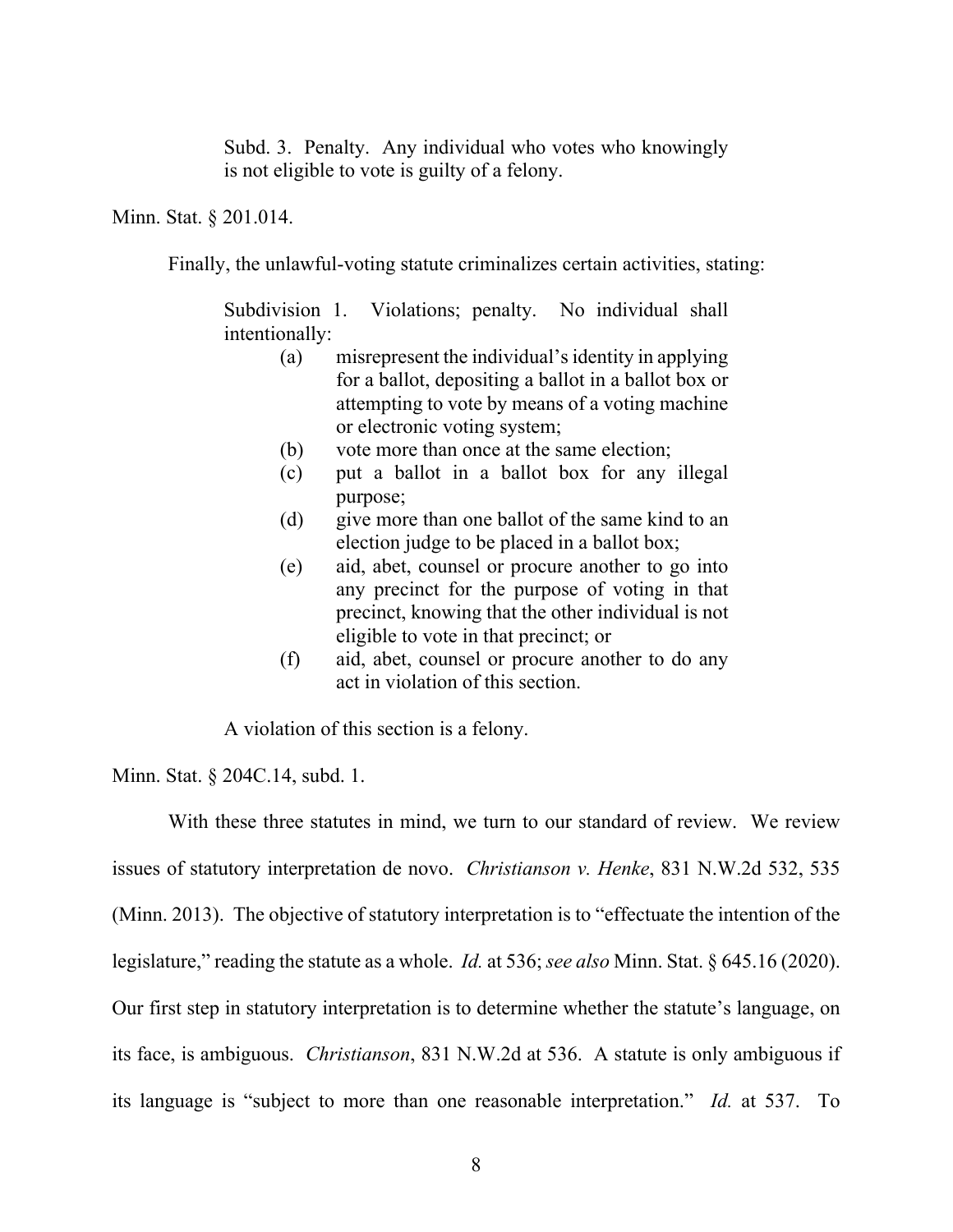determine whether a statute is ambiguous, we analyze "the statute's text, structure, and punctuation." *State v. Pakhnyuk*, 926 N.W.2d 914, 921 (Minn. 2019). We may also consider the canons of interpretation, including the ordinary-meaning canon, where we construe the words of the statute according to their plain meaning. *State v. Riggs*, 865 N.W.2d 679, 682 (2015); Minn. Stat. § 645.08(1) (2020).

As our standard of review dictates, when deciding whether the penalties in the election-eligibility and unlawful-voting statutes apply to caucus voting, we begin with the plain language of these laws. That language references only elections. *See, e.g.*, Minn. Stat. § 201.014, subd. 1 (stating that an individual must "maintain residence in Minnesota for 20 days immediately preceding the *election*." (emphasis added)). And the unlawfulvoting statute is housed in the chapter of the Minnesota code title "*Election* Day Activities." Minn. Stat. ch. 204C (2020) (emphasis added). There is no mention of caucuses in either statute. This is critical because, looking to their ordinary meanings, there is a notable difference between "elections" and "caucuses."<sup>4</sup> A caucus is defined as "a meeting of the local members of a political party especially to select delegates to a convention or register preferences for candidates running for office," whereas an election is defined as "the act or process of electing someone to fill an office or position." *The American Heritage*  Dictionary of the English Language 295, 575 (5th ed. 2011).<sup>5</sup> While the caucus system

<sup>4</sup> The Minnesota Statutes do not define either "caucus" or "election." *See* Minn. Stat. § 200.02 (2020) (providing definitions for Minnesota election law).

<sup>&</sup>lt;sup>5</sup> Black's Law Dictionary reflects these same definitions. A caucus is defined as "a private meeting of representatives from a political party who assemble to nominate candidates and decide party policy." *Black's Law Dictionary* 272 (11th ed. 2019). And election is defined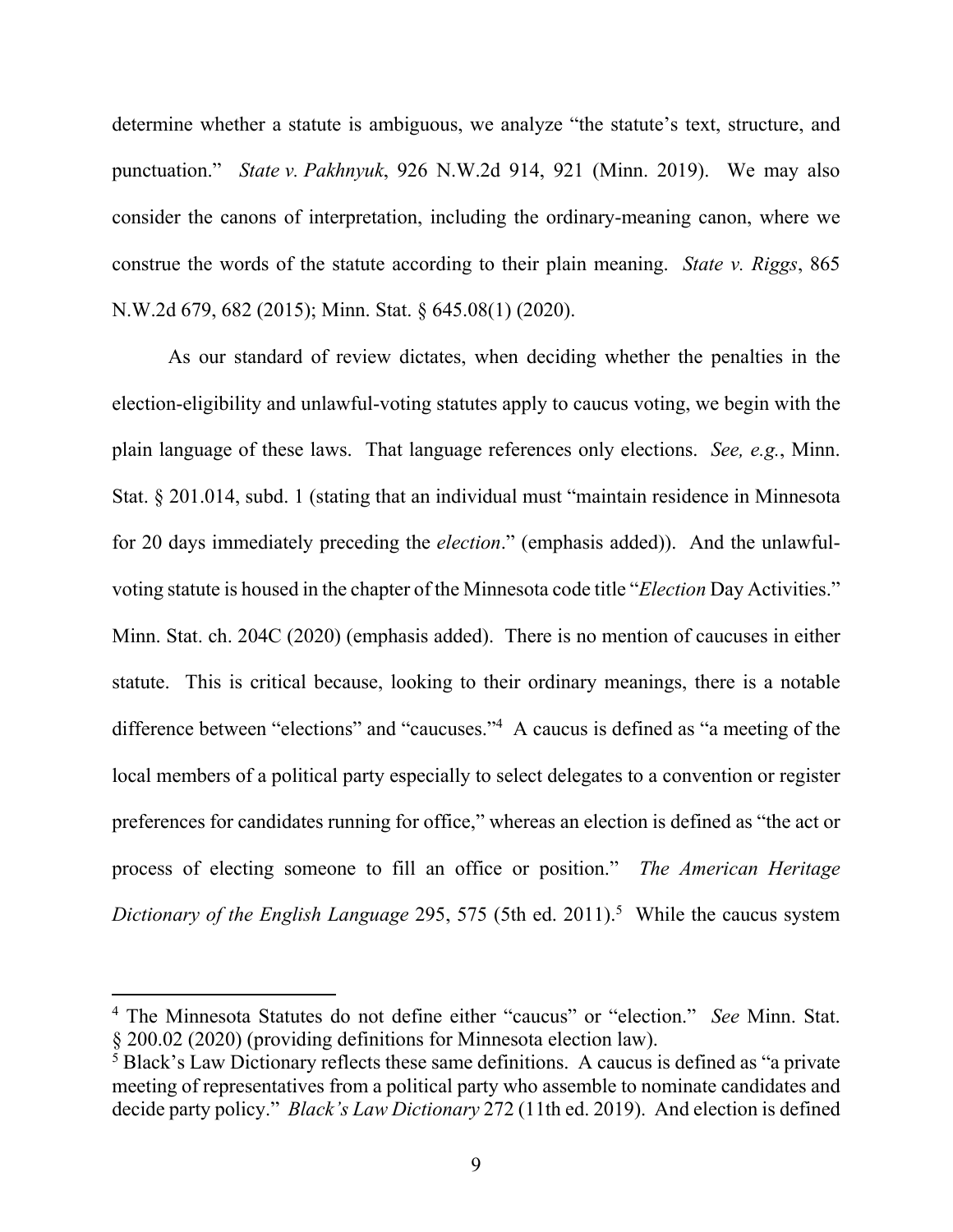may constitute a key ingredient in Minnesota's political process, these definitions highlight the considerable weight and consequences of elections compared to caucuses—with punishments that reflect that weight. Given the ordinary accepted meanings of the words "election" and "caucus," we conclude that the penalties in these election statutes unambiguously apply to elections, not caucuses.

Our plain-language interpretation is bolstered by the enforcement provision in the caucus-eligibility statute. The enforcement identified in that provision, albeit not criminal, enables the caucus members to vote to preclude someone from participating in the caucus if there is a violation. Minn. Stat.  $\S$  202A.16, subd. 3. And while the caucus-eligibility statute does reference the election-eligibility statute when discussing voter eligibility, the parties do not point to—nor do we find—how the punishments for election-related activity apply to caucuses, in contrast to the explicit enforcement measure given to caucus participants.

In sum, we conclude that by the plain language of the statutes, the criminal penalties in the election-eligibility statute and the unlawful-voting statute do not apply to the caucuseligibility statute.

### *Ripeness*

With the interpretation of these statutes in mind, we next consider whether the DFL and McCourt's claims are ripe for review.

as "the process of selecting a person to occupy an office . . . , membership, award, or other title or status." *Id.* at 654.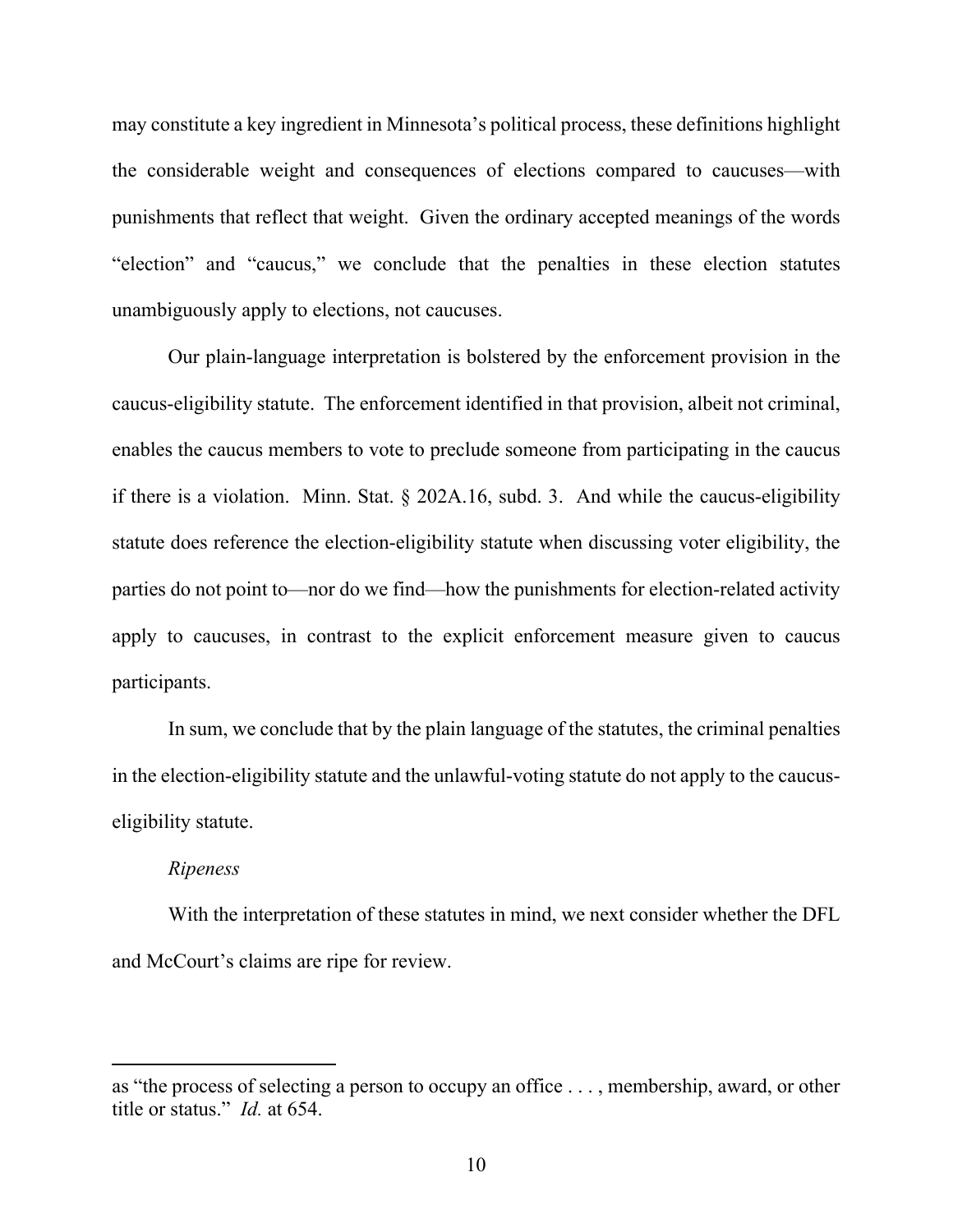Ripeness is based on the principle that courts will consider only redressable injuries. *State ex rel. Sviggum v. Hanson*, 732 N.W.2d 312, 321 (Minn. App. 2007). To establish a justiciable controversy in a declaratory judgment action challenging the constitutionality of a law, a plaintiff "must show *a direct and imminent injury*" stemming from the allegedly unconstitutional provision. *McCaughtry v. City of Red Wing*, 808 N.W.2d 331, 337 (Minn. 2011) (emphasis added) (quotation omitted). Stated another way, one must establish that a law "is, or *is about to be, applied to [their] disadvantage*." *Baertsch*, 518 N.W.2d at 25 (emphasis added) (quoting *Marzitelli*, 258 N.W.2d at 588).

Minnesota caselaw provides guidance regarding when a statute is "about to be applied" to a party. For example, in *Baertsch*, the supreme court held that a statute providing a tax scheme for health care providers was "about to be applied" to the appellants' disadvantage when the Minnesota Department of Revenue sent a letter expressing its intent to enforce that statute. 518 N.W.2d at 25. And similarly in *McCaughtry*, the supreme court reasoned that an administrative-warrant statute was "about to be applied" against the appellants because the city had already filed three applications for administrative warrants and presumably would act upon them if granted. 808 N.W.2d at 339-40. But Minnesota caselaw is silent as to the application of this "about to be applied to [their] disadvantage" test for ripeness when it comes to assessing a First Amendment, pre-enforcement challenge.

And that is just the challenge we have here—appellants fear the enforcement of the statute that limits caucus participation to eligible voters but acknowledge that no one has been charged with a felony for voting in a caucus. Accordingly, we have a pre-enforcement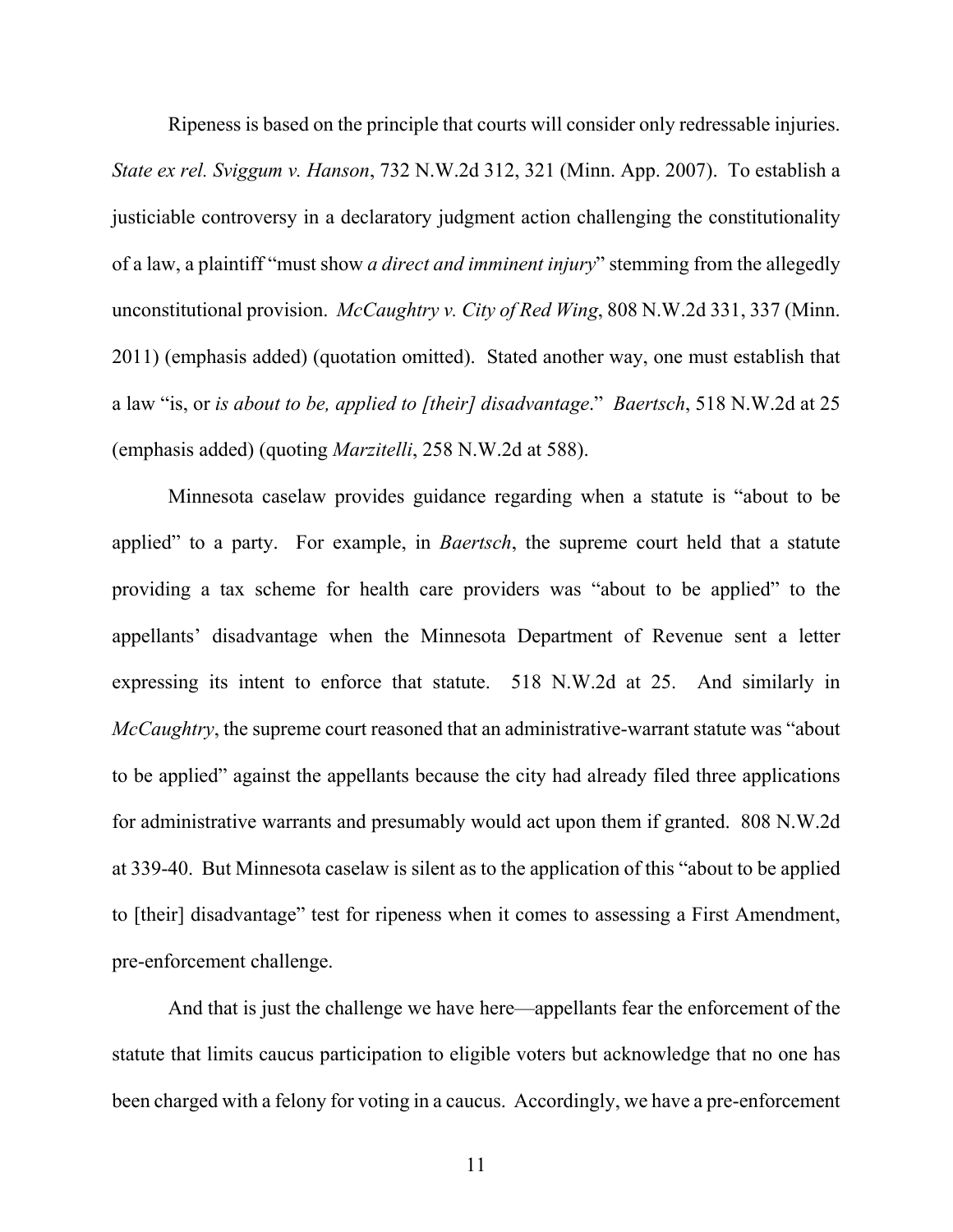challenge. The DFL asserts that this fear chills their freedom to associate with minors, dreamers, and individuals, including McCourt, whose civil rights have not been fully restored—groups of people the party would otherwise allow to vote or be elected during caucuses. This amounts, appellants claim, to an unconstitutional interference with their First Amendment rights.

While Minnesota has yet to explicitly address ripeness in this First Amendment context, we observe that in federal law the standard ripeness showing is relaxed in cases involving the chilling of First Amendment rights. *See, e.g.*, *Kansas Jud. Rev. v. Stout*, 519 F.3d 1107, 1116 (10th Cir. 2008) ("Our ripeness analysis is relaxed somewhat in the context of a First Amendment facial challenge, however, because an unconstitutional law may chill free speech." (quotation omitted)); *Sullivan v. City of Augusta*, 511 F.3d 16, 31 (1st Cir. 2007) (stating that when free speech is at issue ripeness requirements are relaxed); Wm. Grayson Lambert, *Toward A Better Understanding of Ripeness and Free Speech Claims*, 65 S.C. L. Rev. 411, 463 (2013) ("[T]he normal ripeness test is relaxed in these cases because of the importance of free speech rights and the need to protect speech from any potential chilling effect."). Accordingly, where First Amendment rights are at stake, "a plaintiff need not have been actually prosecuted or threatened with prosecution" to establish ripeness. *281 Care Comm. v. Arneson*, 638 F.3d 621, 627 (8th Cir. 2011). Rather, speech is "reasonably chilled"—at least enough to render a case "ripe"—when a plaintiff shows "an intention to engage in a course of conduct arguably affected with a constitutional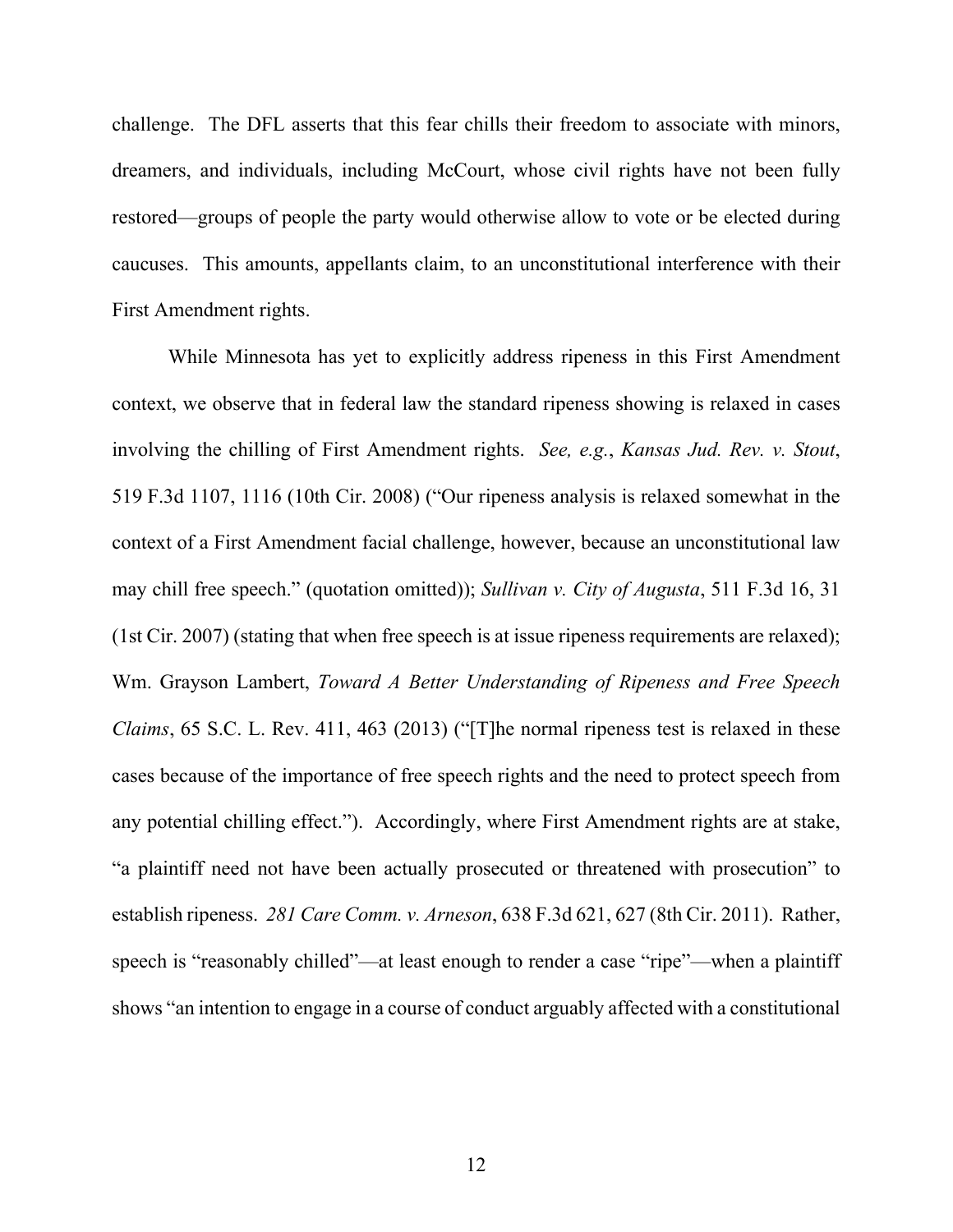interest, but proscribed by [the] statute, and there exists *a credible threat of prosecution*."6 *Id.* (emphasis added) (*quoting Babbit v. United Farm Workers Nat'l Union*, 442 U.S. 289, 299 (1979)). When analyzing whether a "credible threat of prosecution" exists, federal courts have considered the history of the statute's enforcement, as well as how recently it was enacted. *See, e.g.*, *id.*; *St. Paul Area Chamber of Com. v. Gaertner*, 439 F.3d 481, 486 (8th Cir. 2006).

To evaluate the appropriateness of the "credible threat of prosecution" ripeness test, we turn to Minnesota caselaw which addresses the right at issue here: the First Amendment right of freedom of association. Courts in Minnesota have emphasized the importance of this right, including where owners of several Twin Cities gyms denied employment and promotions to people who did not share their religious faith. *State by McClure v. Sports & Health Club, Inc.*, 370 N.W.2d 844, 846 (Minn. 1985). This right was upheld when the supreme court declared a statute unconstitutional because it required that any candidate who filed for a partisan municipal office as an "Independent" declare that they would not accept any other party's support for their candidacy. *Minnesota Fifth Cong. Dist. Indep.-Republican Party v. State ex rel. Spannaus*, 295 N.W.2d 650, 652 (Minn. 1980). There, the court explained that a political party enjoys the "precious associational freedoms" to further its common political goals, and that the freedom of association is "at the heart of the rights protected by the First Amendment." *Id.* at 652.

<sup>6</sup> All parties agree that this test, as set out in *281 Care Comm.*, is the appropriate test, but no Minnesota case has adopted it as such.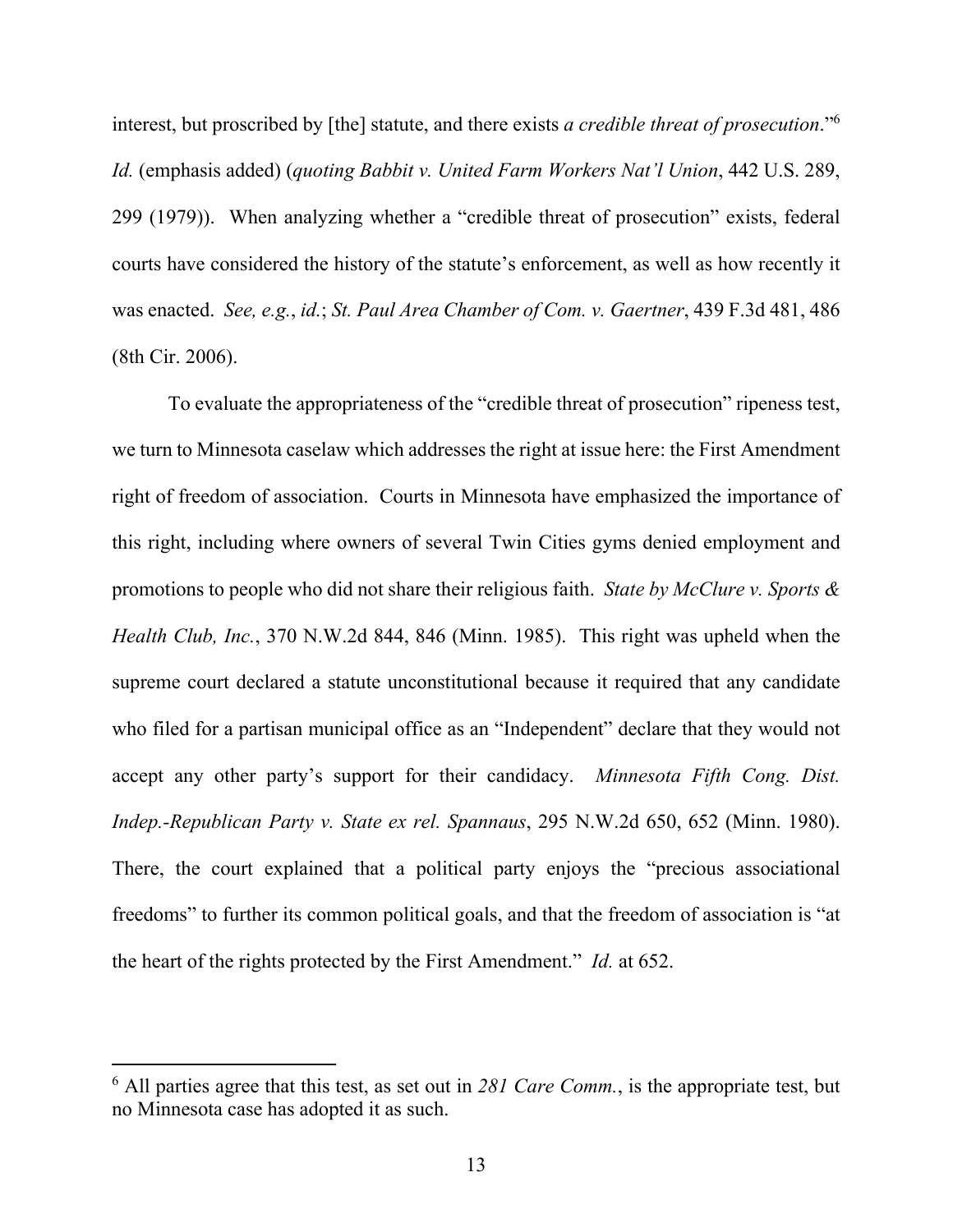Given the Minnesota Supreme Court's deference to "precious associational freedoms," we are persuaded that the standard ripeness showing should be relaxed in cases involving the chilling of First Amendment rights. Accordingly, a plaintiff who chooses to self-censor based on a statute in this context must demonstrate that their choice was objectively reasonable. To do so, they need to establish a credible threat of prosecution.<sup>7</sup>

Were appellants faced with that credible threat here? To consider this question, we turn to the constellation of factors courts consider in assessing that threat—or lack thereof. First, we consider the history of the statute's enforcement, including the time since the statute was enacted or amended. *Gaertner*, 439 F.3d at 486. Here, it is uncontested that the caucus-eligibility statute has never been enforced in the 40-plus years since enactment. This is unlike cases such as *Gaertner* or *281 Care Comm.* where the enforcement statutes in question were enacted or amended only a handful of years before the threat of enforcement was brought to a court. *Gaertner*, 439 F.3d at 484 (addressing statute enacted in 1988); *281 Care Comm.*, 638 F.3d at 628 (addressing statute amended in 2004).

<sup>&</sup>lt;sup>7</sup> Our decision to apply this more relaxed ripeness test for pre-enforcement challenges to statutes abridging First Amendment rights is bolstered by the Minnesota Supreme Court's decision to follow federal law in the related justiciability doctrine of standing and apply an "injury-in-fact" analysis. *Enright v. Lehmann*, 735 N.W.2d 326, 329 (Minn. 2007) ("An injury-in-fact is a concrete and particularized invasion of a legally protected interest." (citing *Lujan v. Defenders of Wildlife*, 504 U.S. 555, 560 (1992))). Although we note that the injury-in-fact federal cases are from the related justiciability doctrine of standing, and not the ripeness doctrine, Minnesota requires an injury-in-fact for both doctrines. *See, e.g.*, *State ex rel. Smith v. Haveland*, 25 N.W.2d 474, 478 (1946) ("The party who invokes the power [of the court] must be able to show not only that the statute is invalid but that he has sustained or is *immediately in danger of sustaining some direct injury* as the result of its enforcement." (emphasis added)); *McCaughtry*, 808 N.W.2d at 337-38 (requiring direct and imminent injury to establish ripeness).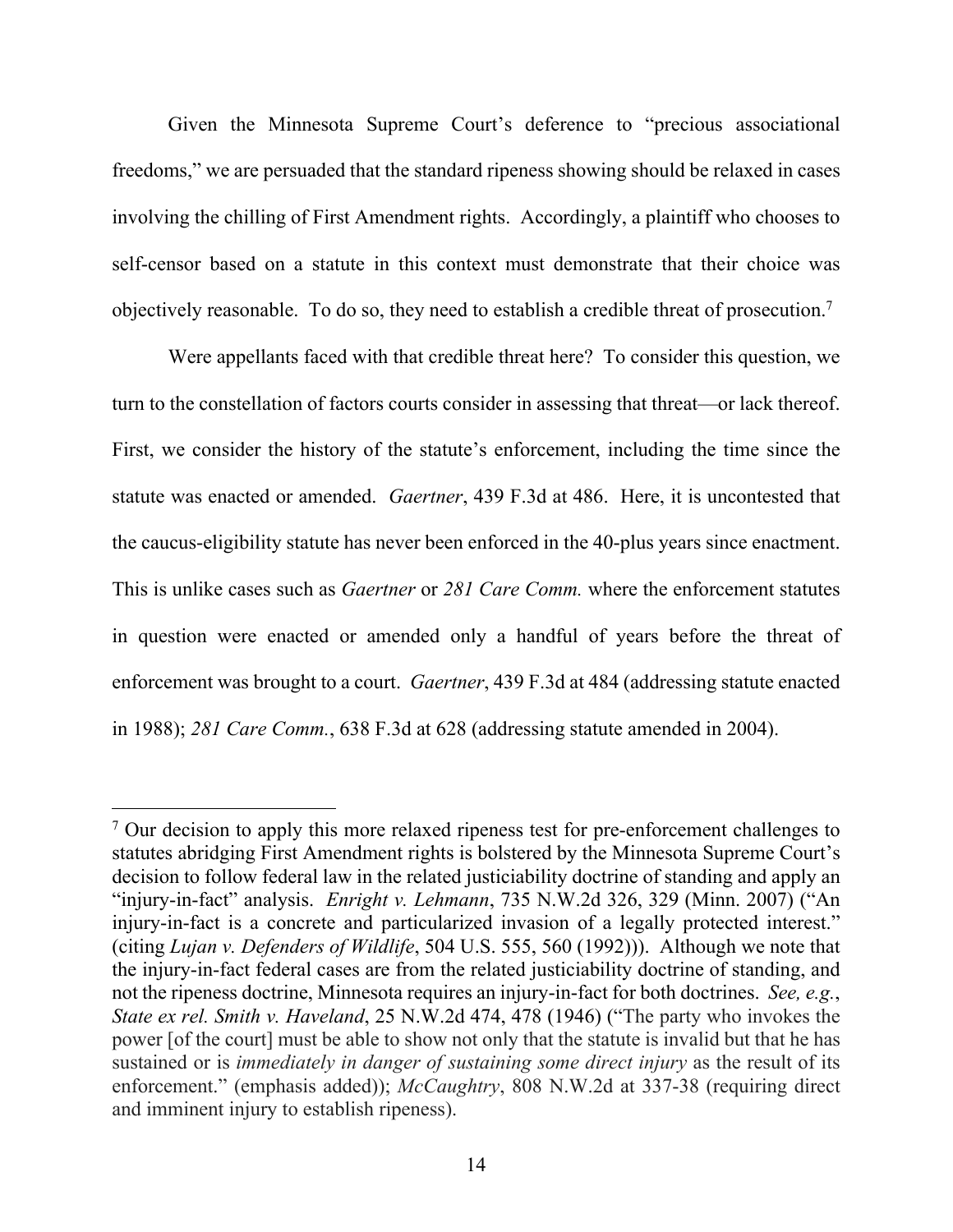Next, we assess whether prosecution has been threatened. Once again, here the parties agree that there has never been even a *threat* of enforcement from any past secretaries of state for a violation of the caucus-eligibility statute. *Cf. Mangual v. Rotger-Sabat*, 317 F.3d 54, 59-60 (1st Cir. 2003) (finding a credible threat of enforcement when an officer threatened to file suit against a newspaper and a reporter). Nor does the secretary's website constitute a threat of enforcement—it merely recites the current law. It does not threaten to enforce it.

Still the DFL argues that the secretary could file an injunction or start a civil investigation against a political party. However, this secretary has firmly announced that he will not do so. He goes so far as to assert that he does not have the authority to enforce the caucus-eligibility statute.<sup>8</sup> Which leads us to an additional consideration—a firm disavowal of any intent to prosecute (or take civil action which arguably might constitute enforcement) by the secretary. *Babbitt*, 442 U.S. at 302 (explaining that the threat of prosecution may exist when a state has not disavowed any intention of invoking a criminal penalty); *see also Holder v. Humanitarian L. Project*, 561 U.S. 1, 16 (2010) (citing this statement in *Babbit*).

Finally, we note that chilled speech is more likely if there is criminal enforcement as opposed to civil enforcement. *See, e.g.*, *281 Care Comm.*, 638 F.3d at 631 (concluding

<sup>&</sup>lt;sup>8</sup> We do not reach the question of whether any secretary of state could use their general powers to enforce the statute or otherwise punish a caucus-goer or political party. Nor do we reach the issue of whether civil actions might constitute "prosecution" for ripeness purposes. The important point here is that there is no threat of enforcement now—in either a criminal or civil context—from the current secretary. We are not closing the door on future challenges to this statute based on a different factual scenario.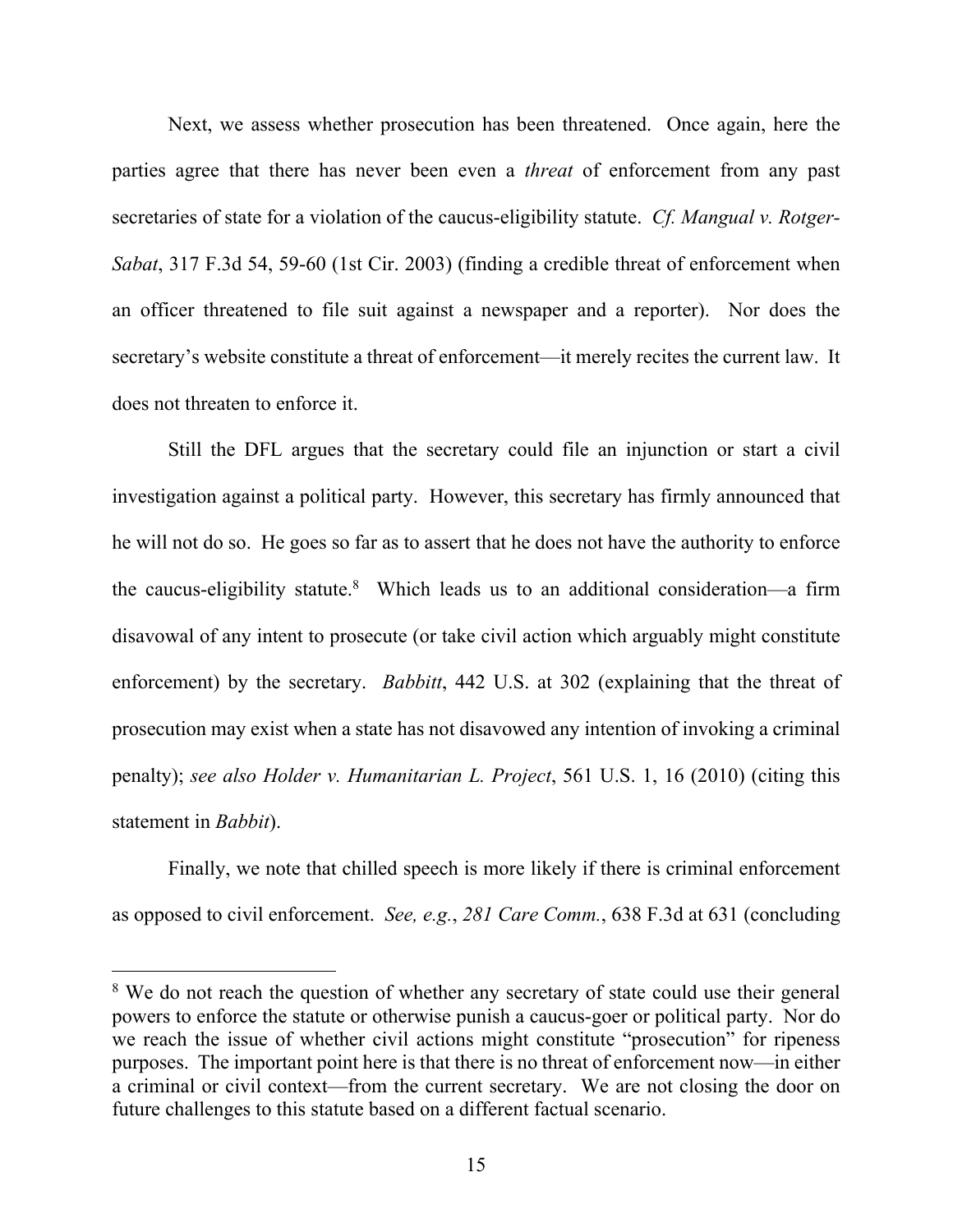that a challenge to a criminal statute implicating First Amendment rights was ripe for chilled-speech challenge); *Gaertner*, 439 F.3d at 487 (same); *United Food & Com. Workers Int'l Union v. IBP, Inc.*, 857 F.2d 422, 430 (8th Cir. 1988) (same); *Epperson v. State of Arkansas*, 393 U.S. 97, 101-02 (1968) (same). But because we interpret the statutes criminalizing certain election-related activity as not applying to the caucus-eligibility statute, there are no criminal ramifications for a violation.

In sum, considering the history of enforcement, the threat of enforcement, the secretary's view of their enforcement authority, and the lack of criminal penalties, the enforcement void surrounding the caucus-eligibility statute is a far cry from cases where a credible threat of prosecution has been found.<sup>9</sup> Gaertner, 439 F.3d at 487. And without a

<sup>&</sup>lt;sup>9</sup> As a matter of public policy, McCourt highlights many racial disparities in the economy, education, and incarceration, including felony disenfranchisement, but fails to connect these to the caucus-eligibility statute. Disenfranchisement at the general election level, and how it affects democracy, is not at issue here.

Additionally, McCourt alleges that his Fourteenth Amendment rights were violated because he was unaware (and thus did not have notice) that a felony would affect his First Amendment right to association. *Rew v. Bergstrom*, 845 N.W.2d 764, 786 (Minn. 2014) ("The fundamental requirements of due process are notice and an opportunity to be heard at a meaningful time and in a meaningful manner."). But the secretary had no obligation to inform McCourt at his criminal hearing of his rights to participate in caucuses. And not only does McCourt agree that the disenfranchisement of someone who is convicted of a felony is constitutional, he also agrees that his criminal proceeding satisfied the notice and hearing requirements for procedural due process with regard to depriving him of his right to vote in a general election. McCourt does not explain why the notice of the deprivation of one right would be satisfied through his criminal proceeding but the other would not.

Also, McCourt contends that if he violated the caucus-eligibility statute, he would by default violate his probation, which he asserts is another way that his freedom of association is impermissibly chilled. But since the founding of the state someone who commits a felony loses certain civil rights—including the right to vote—until restored through other means. *See Schroeder v. Simon*, 962 N.W.2d 471 (Minn. App. 2021)